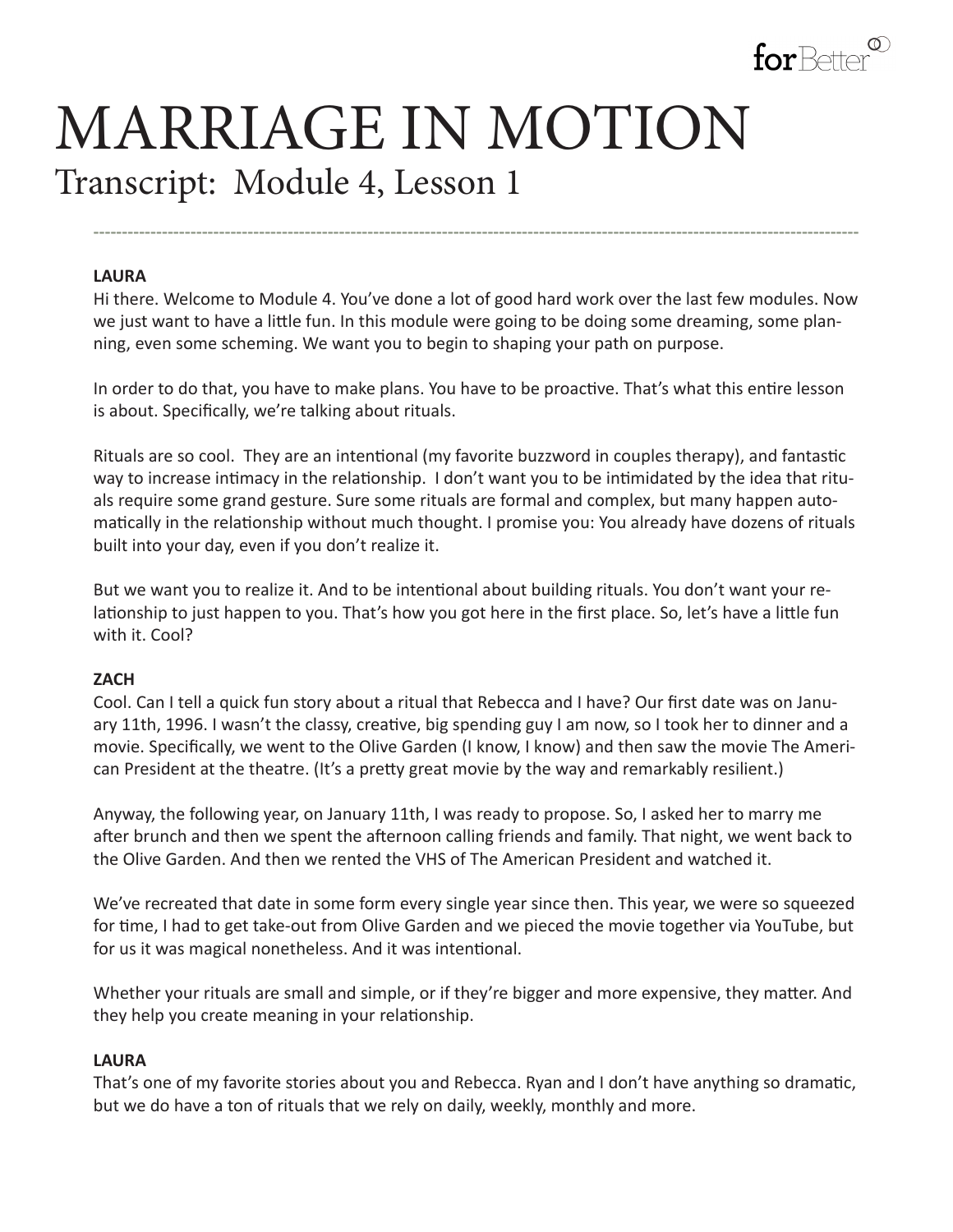For you, for today, however, this lesson is about how building routines and rituals into your marriage will define your direction. In this video you'll learn:

- 1. Why rituals are so important.
- 2. The difference between formal and informal rituals.
- 3. Two critical rituals every couple must have.
- 4. How rituals mark time.
- 5. How you can really mess it up when it comes to rituals.
- 6. To become clear about your "next step".

The focus of this lesson is: **We are the rituals we keep.**

## **ZACH**

Ritual is a weird word. In part because we don't really ever use it in the way we intend it here. Ritual brings to mind the idea of a religious sacrifice or an old cultural habit that lost its meaning somewhere along the way.

But Laura is exactly right...rituals are cool, especially when it comes to relationships. Rituals are not just cool, they're important. I have a friend who says, "Confidence is the byproduct of predictability." What he means is that much of our ability to move through life without fear and panic is because we know that's going to happen next.

We can predict that our knees are going to behave in a specific way. And so we walk with confidence. Until we have knee surgery. Once we can no longer predict what our knees are going to do, we lose confidence in our ability to walk.

Rituals create predictability and then confidence as a result. If you know that every day you're going to be able to connect with your partner in a specific, sacred way, your confidence in the relationship will increase.

Rituals also create intimacy. Consider our dinner and a movie ritual. That's ours. That's our thing. No one can take it from us. It's ours and ours alone. Because we've committed to and shared that ritual consistently over 20 years, it's become part of our expression of intimacy. One year, we missed it... Rebecca's dad passed away the week of January 11th and we were apart on that day. I sent her a bunch of text quotes from the movie, but it wasn't the same. We missed it.

Here's a lens for you to think about the rituals you create. They should be consistent enough and intentional enough, that when you miss them, you really miss them. The absence of a predictable thing should raise your antennae enough for you to wonder if you're off track. And the loss of your connection should spur you back toward one another.

## **LAURA**

Rituals are a big deal, but again, we don't want you to be intimidated by trying to create some sort of grand gesture. Your rituals can be just like everything else we've described in this course: small wins that make a huge difference.

There's actually an important difference between formal and informal rituals. You probably have informal rituals that you're not aware of. But again, we want you to be aware. Bill Doherty in his book The Intentional Family revealed that when families don't create intention around their rituals, then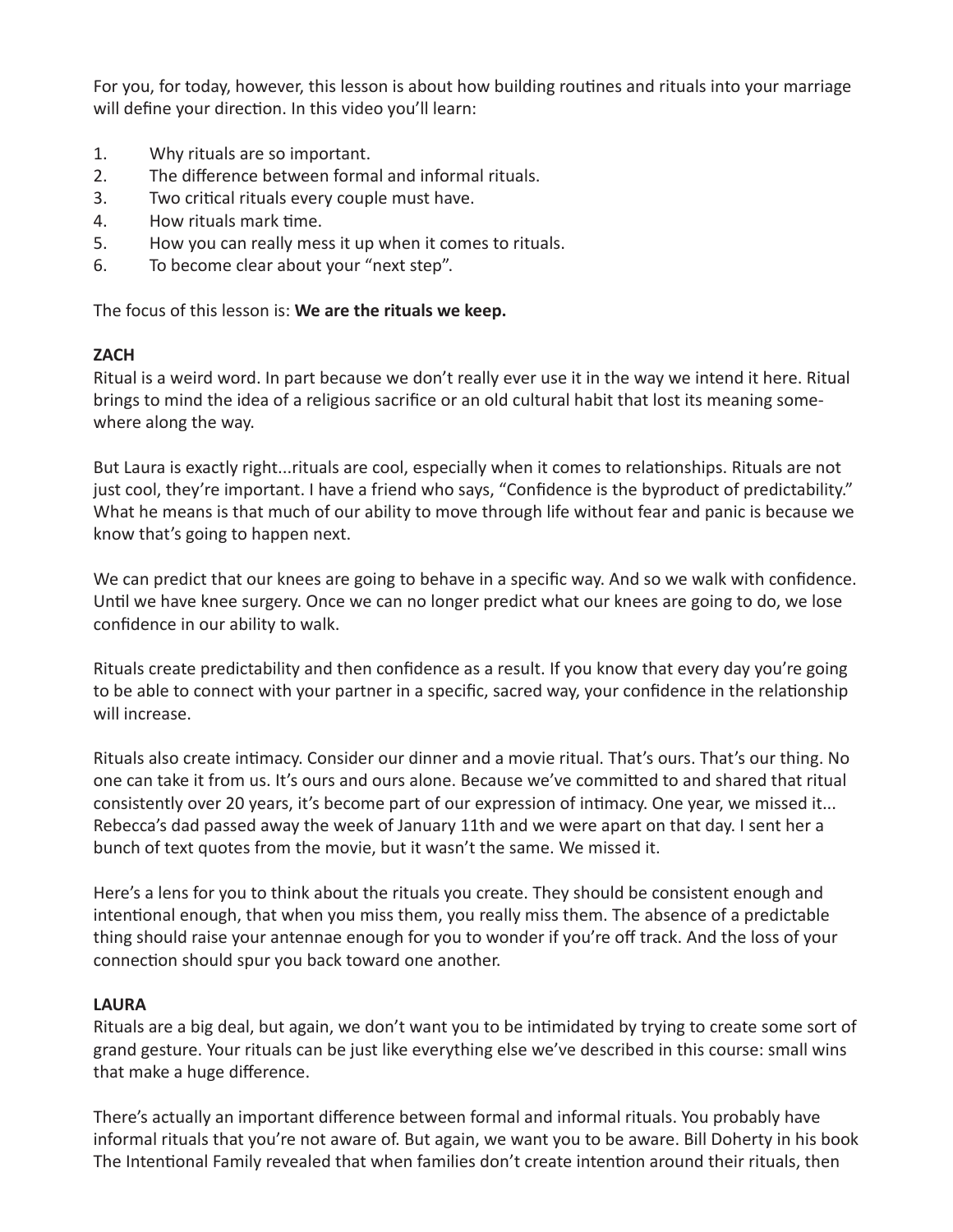their rituals will just happen to them. But when they did connect on purpose, it created...purpose. And confidence and intimacy.

There are two main kinds of rituals: Informal and formal. Informal rituals are things like the way you leave one another in the morning and the way you come back together at the end of the day. Dinner and bedtime are also informal rituals.

For Ryan and I one of our informal rituals goes like this: Our evening meal preparation is a time when we can rely on connecting at the end of a busy day and unwind while we cook together. We both change clothes, put our electronic devices away, pour a glass of red wine and begin preparing our dinner. One person usually takes the lead and the other person acts at the prep chef, chopping and cleaning as we go. We talk about our day, listen to good music and dance about the kitchen in our ritualized evening meal tango.

This is really different than a more formal ritual, like the way Zach and Rebecca celebrate their anniversary. Formal rituals also include birthdays, Thanksgiving, dinner parties, and even Saturday morning. Do you have a ritual for Saturday? Maybe you should.

Rituals are simply formalized routines that we follow to make our time together sacred and special. Think about it for a second. You probably have rituals that you followed growing up. Did you parents do anything special for you around bedtime, like read you a bedtime story and tuck you into bed? Did you have more formal rituals around the Holidays? What did they mean to you? How did they shape you as a person?

### **ZACH**

These are really good, really big questions. But let's give you something to sink your teeth into. Let's start with two really simple, but really critical rituals of connection. Specifically your morning and bedtime routines. Can you imagine starting and ending your day with intention? What if, instead of the polite disinterest that you might have with a roommate, what if you used the morning to really create emotional and intellectual intimacy.

Here's an easy one... every morning make a point to ask, "What's happening for you today that I need to ask about later?" But you can create rituals even earlier in your day. Imagine waking together, so that instead of beginning the day alone, you reinforce your attachment and create some security in the face of whatever may be looming.

What's important is that whatever you do, you do it on purpose. Whether in the morning, or at the end of your day. For example, if you ask your morning question...about the one thing you should ask about at the end of the day...be sure to set time aside at the end of the day to ask about that thing. Similarly, with bedtime.

Kevin and Stephanie were really bad at going to bed together. She worked an early shift. He was a night owl. She would be ready for bed at 9. He would want to stay up and watch ESPN or Game of Thrones or whatever else helped him wind down at the end of the day. Often he would fall asleep on the couch. Stephanie would wake up alone, often confused about where he was. Kevin would sleep poorly because the couch used to belong to his mother. The result is that both were often irritable and tired and certainly not able to connect with one another.

We worked to create a ritual for them to help them go to bed together...even if they didn't go to sleep together. You can't let the night owl/early bird thing to keep you separated. In the case of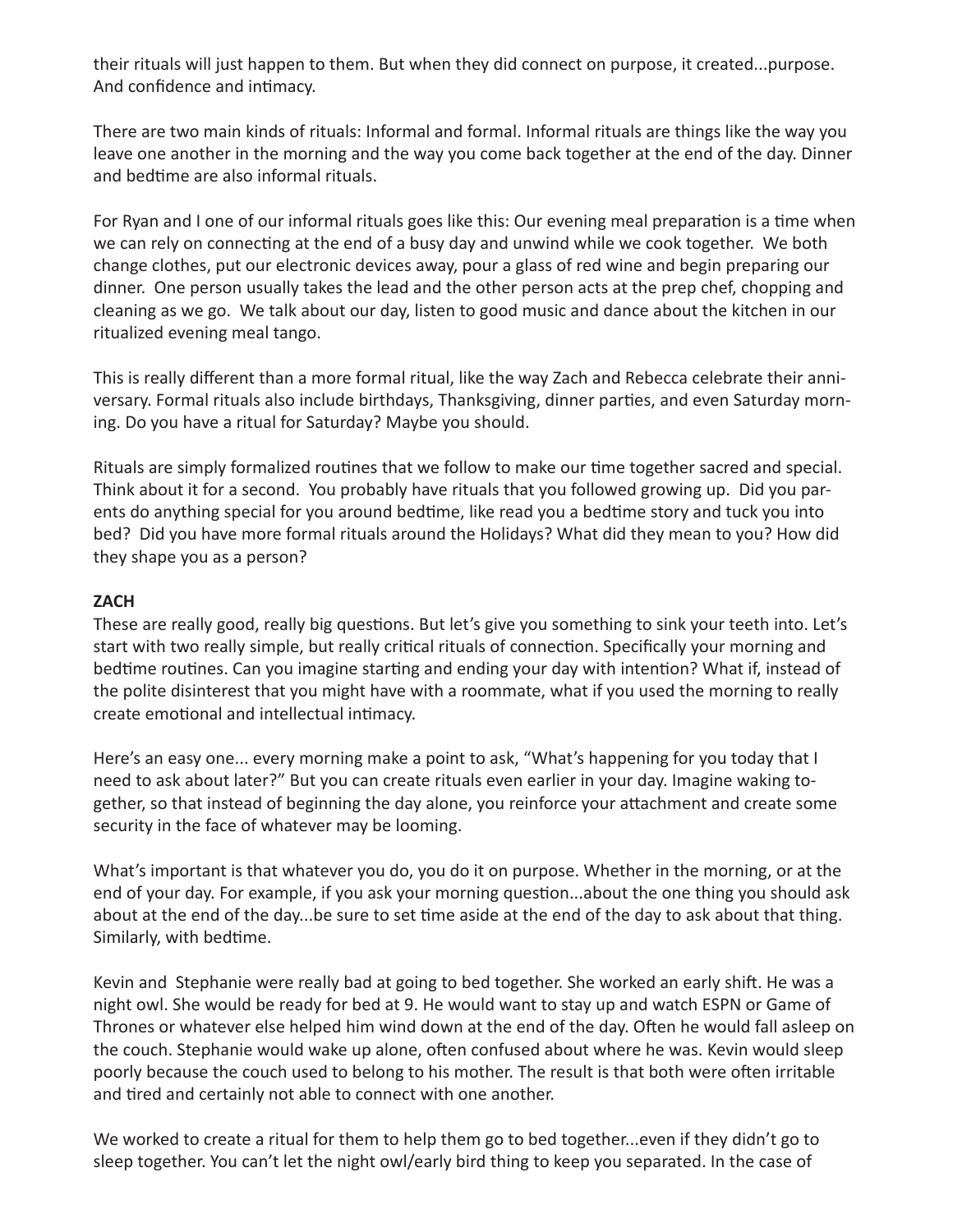Kevin and Stephanie, they agreed to let Kevin "put her to bed". To go with her to the bedroom and stay with her during the transition. He would sit at the foot of the bed and talk with her, really about anything, until she was settled and comfortable. Then he had the freedom to stay or leave. They also committed to waking up together so Kevin worked on getting off the couch and into bed.

It seems simple, but it's a foundation of an attached marriage. We start and end our days together. We're tethered to each other. We're moving through life together.

## **LAURA**

Moving through life together is a main theme in Dr. Gottman's work. Rituals are more than just ways to stay connected and create meaning, they're also about marking time. Dr' Gottman says, "Rituals give a couple something that they can count on, and look forward to." Rituals help you understand the passage of time.

We've spoken about the importance of daily rituals, but your weekly, and monthly and yearly rituals are just as important. Moving through life is more than just counting time.

Some of the best rituals involve things like vacations, or even when someone gets sick. I recently had a client tell me of a ritual that he's passing on to his own kids. When he was a boy and would stay home from school sick, his dad would bring him comic books to read to him. As he got older, the comic books became graphic novels, and then actual novels. He said he almost began to look forward to being sick so that he could get something new to read.

He's now passing on a love of reading to his kids. Helping them mark time and move through life.

Your rituals can also help you manage the highs and lows. How do you celebrate achievements together as a couple? How do you deal with disappointment and failure? Rituals of gratitude and fun and renewal will help shape your entire family story.

## **ZACH**

Finally, I want to talk for just a minute about how you can really mess it up when it comes to rituals. It's actually pretty simple. It's to make them, but not honor them. If you and your partner agree to create and pursue rituals as a way to move through life together, then you have to follow through.

This is not to say that you have to blindly commit to doing something. You'll have some ideas that simply won't feel good to you both. So throw it out, but on purpose. The worst thing you can do is agree to establish a new pattern and then just let it fade away. If you agree to have a 6 second kiss every morning and then you forget one day and then the next...or you're sick and never really pick it back up when you're healthy. That stinks.

Remember, that every single interaction you have with one another is either trust building or trust diminishing. Honoring your rituals is trust building. Letting them fall off is trust diminishing. It's really tragic to hear a couple say, "well, I was waiting for you....well, I was waiting for you." That's how people get stuck.

## **LAURA**

Don't get stuck. Your next step is to get serious about rituals. But not too serious: Be creative...this is a great place to have fun. Start with mornings and evenings. Can you create a dinner ritual? What about "Saturday"? Or, your anniversary?